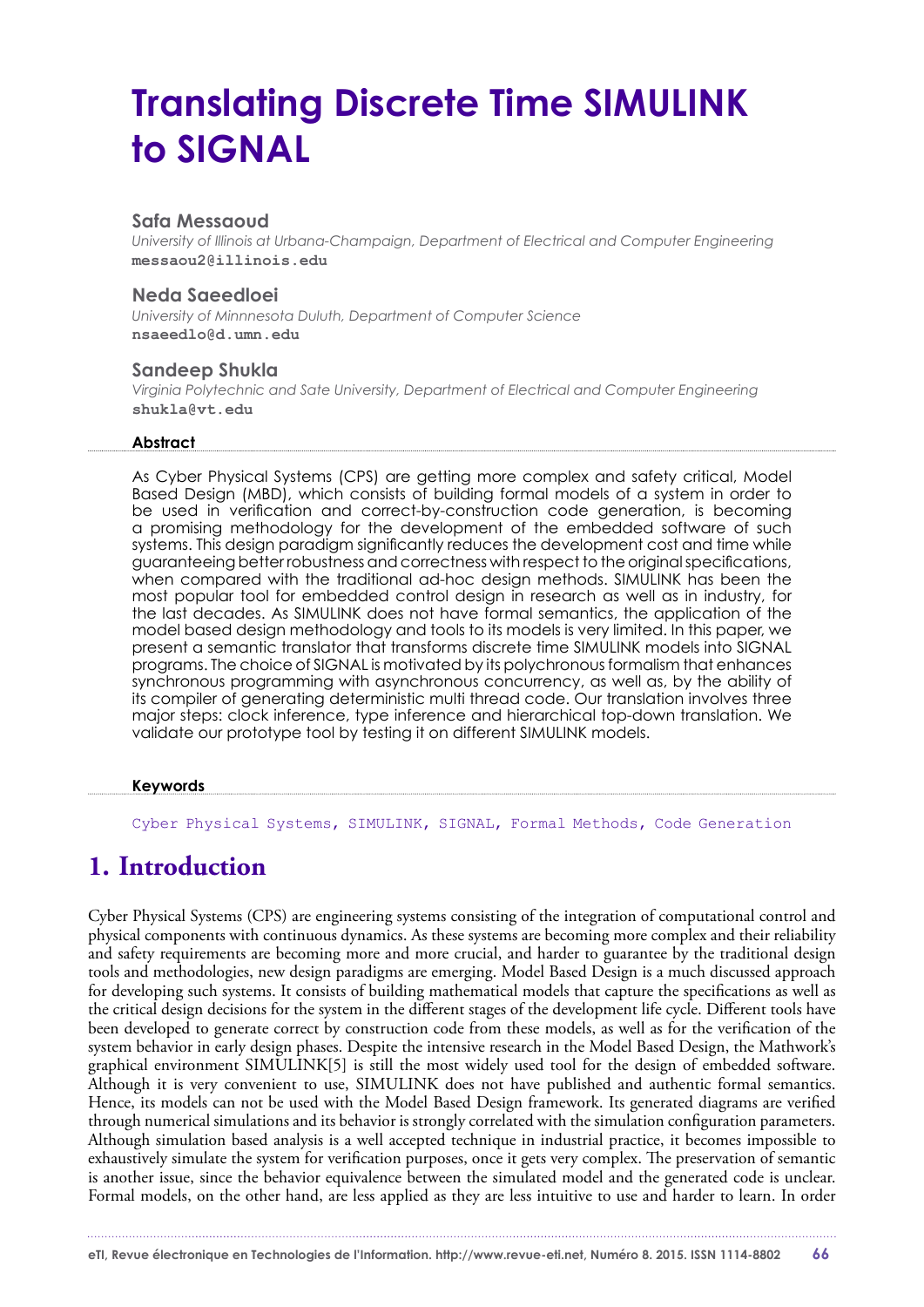to close the gap between formal methods and industrial practices, researcher have attempted to either give formal semantics[8] to SIMULINK or translate it into formal models of computation[15][6][16]. In this paper, we present a prototype tool, SIM2SIG, that translates the discrete time blocks of SIMULINK to SIGNAL. SIGNAL is a data flow synchronous programming language, which was developed by IRISA[1]. Each variable (signal) within the SIGNAL program has its own clock, giving us the multi-rate (polychronous) formalism of SIGNAL. This timing model allows for streams to be computed asynchronously, which fits very easily to a multi-thread environment. This increases the embedded software reactivity and capabilities. Moreover, a number of formal verification tools such as the model checker SIGNALI[3] and the graphical developing interface SME[2] exist for Signal. These characteristics make SIGNAL an interesting model of computation for embedded software design. We follow the same translation methodology proposed in [16], for translating LUSTRE to SIMULINK, namely type and clock inference, and hierarchical block by block translation. The novelty in this work consists of bridging the gap between the 'almost' synchronous model of computation of SIMULINK and the polychronous model of computation of SIGNAL. In the past work by [16], the translation was straight forward due to the fact that the target language is synchronous and a global clock driven, whereas in SIGNAL language there is no global clock per se. A global clock may be calculated using the clock calculus if the translated SIMULINK model has the endochrony property. If a single global clock driver does not emerge, a polychronous model leading to multi-threaded behavior emerges. The other addition in this work is the use of affine clock relations between SIGNAL sub-processes, when multiple SIMULINK blocks have sampled inputs with varying sampling rates. The rest of the paper is organized as follows: Section 2 is a survey of the translation of SIMULINK to different models of computation. Section 3 is an overview of the SIGNAL formalism. In Sections 4 and 5, we compare SIMULINK and SIGNAL formalisms and present the translation goals and assumptions. Sections 6, 7 and 8 represent the three steps of the translation. Our prototype tool Sim2Sig is described in Section 9. In Section 10, Sim2Sig is tested on a SIMULINK model of a discretized DC-motor closed loop controller. We close this paper with some concluding remarks and suggested future work

# **2. Related work**

A hand full of research efforts in the past have tried to give formal semantics to SIMULINK either by converting its models into a synchronous language [16] [9], hybrid automata[12], or I/O extended Finite Automata[6] or into a system of mathematical equations[8]. The main motivation for translating SIMULINK models to a formal language program lies in gaining access to the analysis and verification tools of the target language. In [16], discrete time SIMULINK was translated to LUSTRE[11] following three steps: clock inference, type inference and hierarchical bot-tom up block by block translation. Basic blocks like Addition or Multiplication are translated to primitive LUSTRE operators. Complex nodes like Subsystems are translated to Lustre nodes, which are carefully named in order to keep track of the original SIMULINK hierarchy. In [6], a semantic translator from SIMULINK to Hybrid System Interchange Format (HSIF) was introduced. HSIF is a network of hybrid automata, which can interact with each other using signals and shared variables. The translation was limited to continuous SIMULINK blocks and STATEFLOW Diagrams. The translation from SIMULINK/STATEFLOW is based on graph transformation. HA can model both continuous and discrete systems. However, they have not been formally standardized. Chapoutot et. al. [8] proposed to assign formal semantics to SIMULINK's simulation engine, solver and a subset of blocks that span discrete and continuous operations. The dynamical SIMULINK system is represented as a state space with continuous time, as well as discrete time state functions to represent the fact that SIMULINK models are hybrid systems. The simulation goal consists of finding the solution for the set of state space equations. This approach was validated by comparing the outputs of the SIMULINK simulator and the equation-based one for different case studies. Although the system of equations approach is able to cover both discrete and continuous blocks, this approach lacks tools for the equation grammar verification and simulation. In order to take advantage of the high computing power resulting from multi-core architectures, multi threading is very desired. Due to its multi-rate formalism, the polychronous language SIGNAL, leads naturally to multi-threaded code synthesis. This justifies our motivation for choosing SIGNAL as a target language.

# **3. The polychronous language signal**

SIGNAL is a declarative multi-rate synchronous language. It satisfies the synchrony hypothesis, which assumes that the computation and communication time are instantaneous. While the synchronous languages have a totally ordered model of logical time, SIGNAL's model of logical time is partially ordered. The semantics of the language does not assume an a priori existence of a reference clock. Each variable (signal) is characterized by its own clock. In the following section, we introduce some preliminaries notions related to SIGNAL.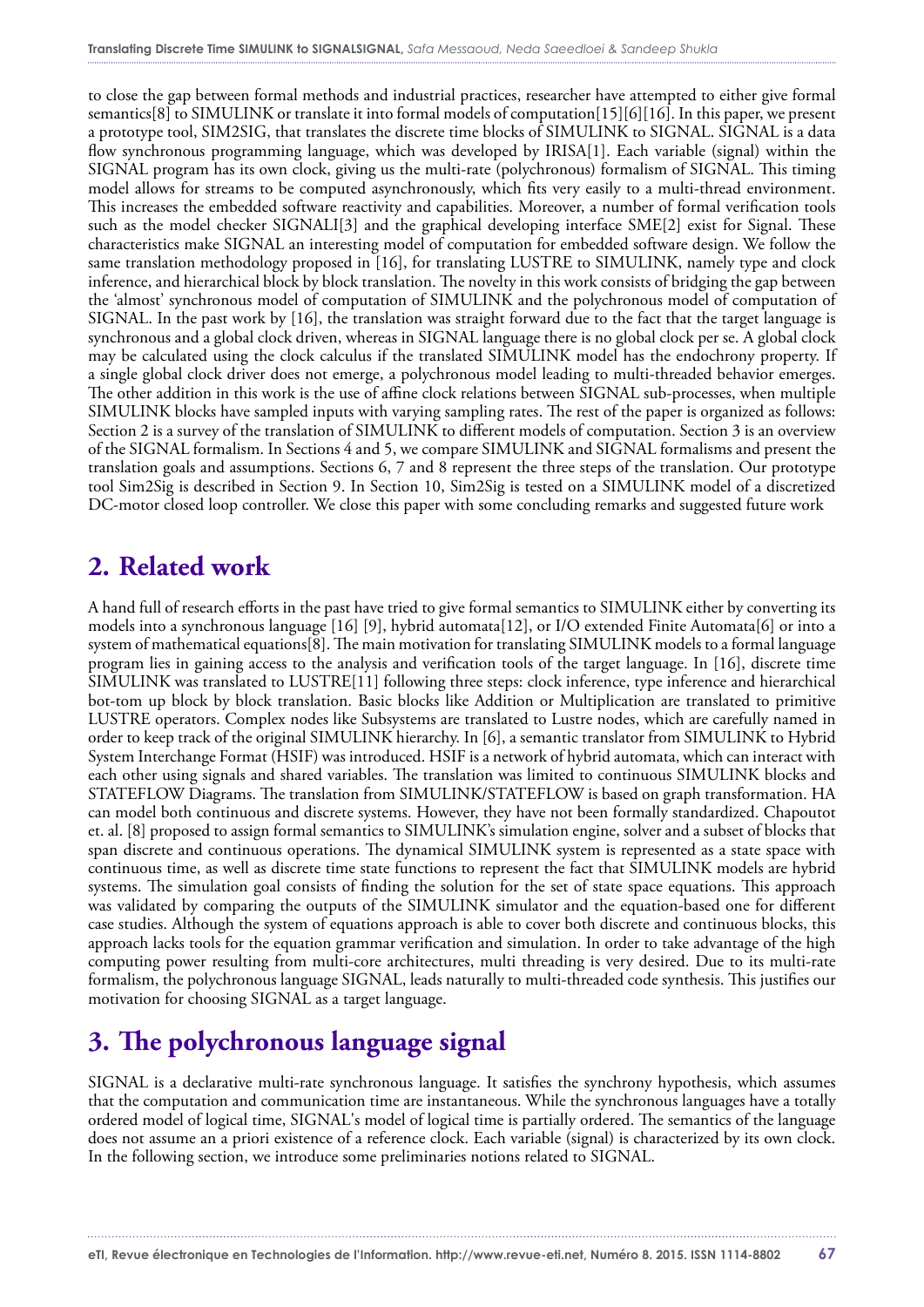### 3.1. Preliminaries

The basic entity in a polychronous language is an event.

**Definition 3.1**. (Event). An event is an occurrence of a new value. We denote the set of all events in a system by Ξ. The relative occurrences of events can then be represented using the following binary relations over Ξ:

**Definition 3.2**. (Precedence, Preorder, Equivalence). Let < be a precedence relation between events in Ξ. It is defined such that  $\forall$ a, b ∈ Ξ, a < b if and only if a occurs before b. The relation < defines a partial order on Ξ such that  $\forall a, b \in \Xi$ ,  $a < b$  if and only if a occurs before b or a, b occur logically simultaneously, or their order does not matter. Finally the equivalence relation  $\sim$ , is defined on  $\Xi$  such that a  $\sim$  b = a < b ∧ b < a, meaning that a and b are equivalent only if they occur simultaneously or their order does not matter. Thus ∼ represents synchronicity of events.

An instant can also be seen as a maximal set of events that occur in reaction to any one or more events. Formally:

**Definition 3.3**. (Logical Instant). The set of all instants is denoted by Υ. Each instant in Υ can be seen as an equivalence partition obtained by taking the quotient of  $\Xi$  with respect to ~ such that  $Y = \Xi / \sim$ . For each set  $S \in Y$ , all events in S will have the property  $\forall a, b \in \hat{S}$ ,  $a \sim b$ , and  $\forall a, b$ ,  $(a \in S1 \land b \in S2 \land S1 \neq S2 \land S1, S2 \in Y \rightarrow a \sim b$ . Each instant contains events on signals. If a signal has no event in an instant then it is considered absent. We denote a specific value of a signal x by function  $x(t)$  where  $t \in N$  and t represents the tth instant in the totally ordered set of instants where signal x is different from ⊥.

**Definition 3.4.** (Epoch, Clock). The epoch,  $\sigma(x)$ , of a signal x is the maximum set of instants in Y where for each instant in  $\sigma(x)$ , x takes a value from T. The clock of the signal x is a characteristic function that tells whether or not an event in x is absent or is in the set T. Clock is a function of type  $Y \rightarrow$  [true, false] such that for a signal x it returns another signal  $\hat{x}$  defined by  $\hat{x}$  (t)= true if  $x(t) \in T$ .

Note that not all inputs and outputs are present or computed during every instant in Υ which means that not all signals have the same epoch or clock. This gives the multi-clocked or polychronous behavior. Using the above definitions and characteristics, three possible relationships can be drawn between any two clocks x and y: equivalent, sub-clocked, or unrelated. If the clocks of x and y are true for the exactly the same set of instants,  $\hat{x} = y$ , then it is said that these two clocks are equivalent, and the corresponding signals are also synchronous. If the clock of a signal x is true for a subset of instants where the clock of y is true then it is said that x is a sub-clock of y. If the clocks of x and y are not equivalent or subset or superset of the other then the clocks are said to be unrelated [14].

#### 3.2. The SIGNAL Formalism

The primitive SIGNAL operators are Function, Delay, Under-sampling and Priority Merging (see Figure 1).

1. Function Operator: performs user defined operations on a set of signals x1, ... xn that must be present simultaneously and produces an output y at the same instant.

Operation: 
$$
y := f(x1, x2, ... xn)
$$
  
Clock Relation:  $y = x1 = x2 = ...xn$  (1)

2. Delay Operator: sends a previous value of the input to the output with an initial value k as the first output. The original and delayed signals are synchronous.

Operation: 
$$
y := x \$ \text{init k}
$$
 (2)  
Clock Relation:  $\gamma = \hat{x}$ 

3. Under-Sampling Operator: down-samples an input signal x based on the true occurrence of another input signal z. The output signal clock is thus equal to the intersection of the clocks of x and  $z=true$ , noted [z].

Operation: 
$$
y := x
$$
 when  $z$ 

\nClock Relation:  $y = x * [z]$ 

4. Priority Merging Operator: merges two signals x and z into one signal y. At any logical instant, if x is present, then y will have the value present on x, else y will have the value present on z. If neither x nor z are present, y is absent.

Operation: 
$$
y := x \text{ default } z
$$
 (4)  
Clock Relation:  $y = x + z$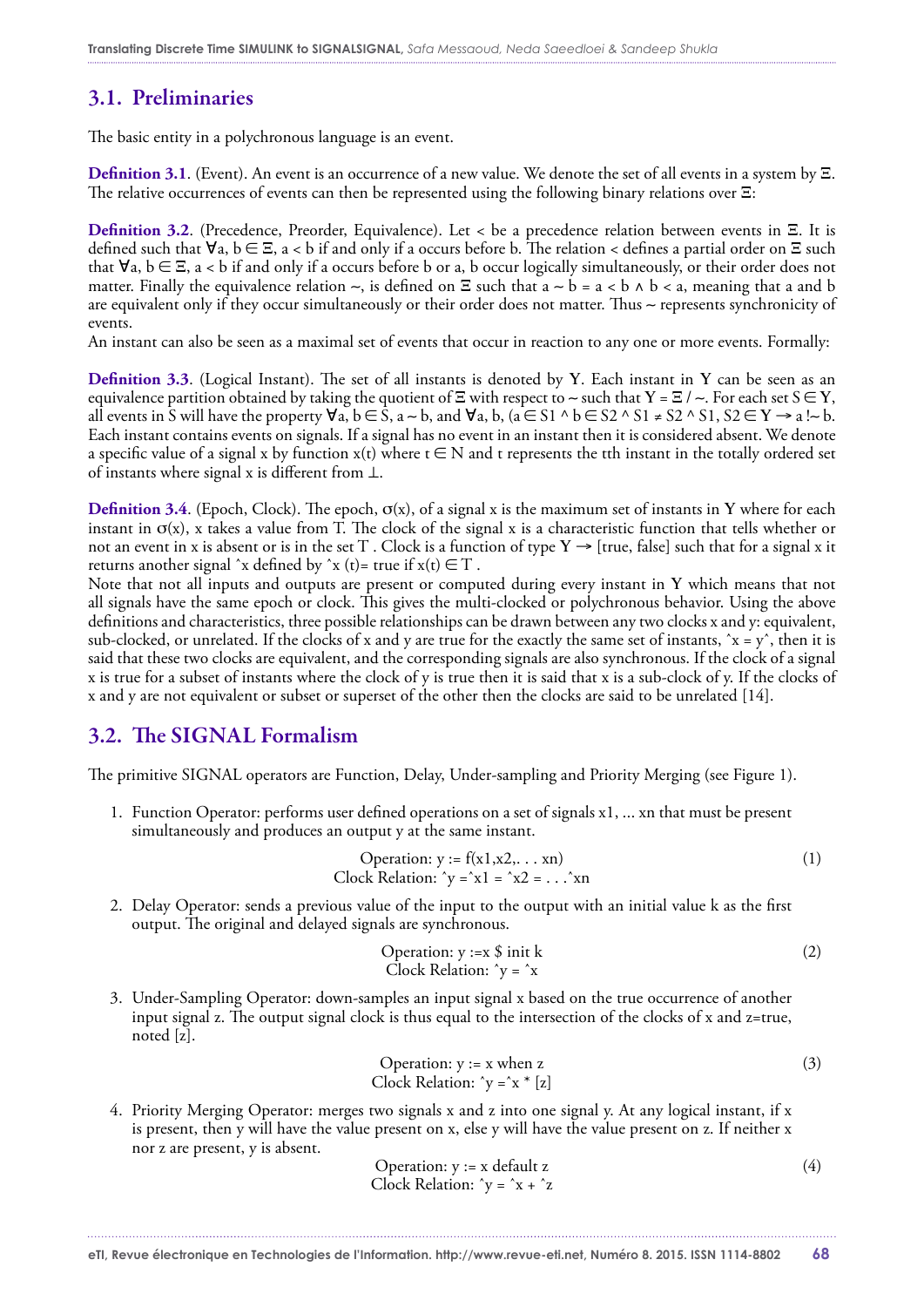

*Figure 1. Primitive SIGNAL operations [7].*

#### 3.3. Advanced SIGNAL Constructs

Clock relations are not only inferred from the SIGNAL statement, they can be given explicitly [10]: The equation, *clk:=when b*, implies that *clk* represents the set of instants at which *b* holds true. The equation, *clkˆ = s*, implies that *clk* is the clock of *s*. The equation, *s1ˆ = s2*, specifies that the signals *s1* and *s2* are synchronous. Another useful construct is *Cell: y := x cell z init k*. In this case, the output signal contains the values of the first input signal *x* for all its instants and retains the previous value of *x* during the true instances of the second boolean input *k*. The clock of *y* is the union of the clocks of *x* and *z*. An example of the Cell operator is shown below:

```
x: ⊥ v2 v3 ⊥
z: t t ⊥ f
y: k v2 v3 v3
```
#### 3.4. SIGNAL Processes

A SIGNAL program is a process. The parallel composition of two processes P and Q, noted P|Q is the union of equation systems defined by both processes. P and Q communicate via their common signals. The template of a SIGNAL process is:

```
 Process MODEL ={ %parameters%}
        (? %inputs%;! %outputs% ;)
   (| %body of the process% |)
 where
   %local declarations%
 end ;
```
The input-output ports are declared using the symbol ? and ! respectively. Each input or output is associated with its type (event, integer, boolean, real). Each SIGNAL statement consists of the four primitive operators.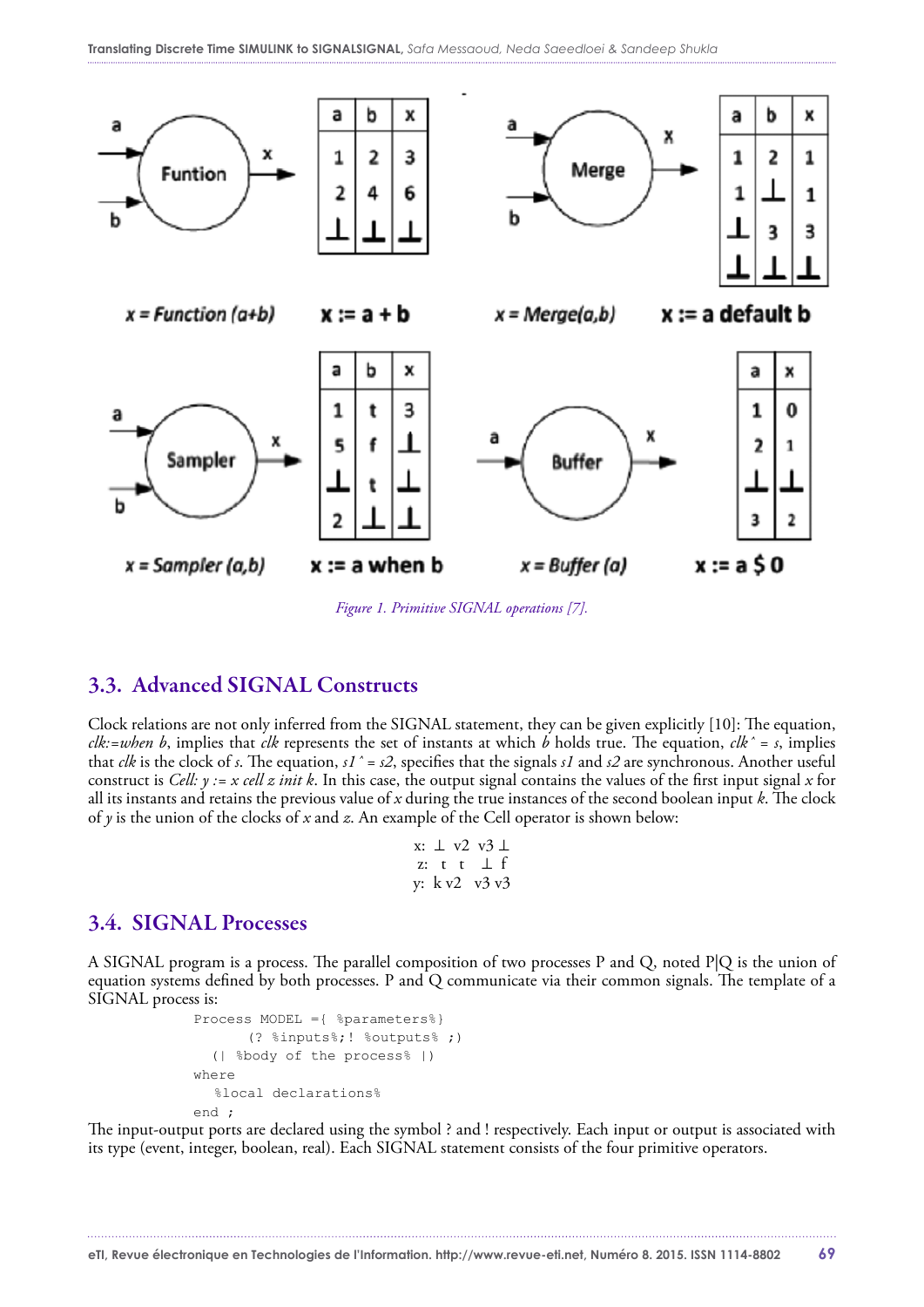# **4. Comparing simulink and signal**

Both SIMULINK and SIGNAL are data-flow languages. They both manipulate signals. In SIMULINK, signals are the wires that connect the blocks in a model. In SIGNAL, a signal is the program variable corresponding to a stream. A system performs a specified operation on an input signal and produces an output signal. The systems in SIMULINK are library blocks that could be simple (e.g., Adder, Product) or composed (subsystems). In SIGNAL, systems are built-in operators (e.g., when, default), as well as user defined ones, called processes. Another similarity consists of the hierarchical composition of systems. In SIMULINK, the subsystems are drawn graphically within their parent system, to form a tree structure. In SIGNAL, as well, a parent process can contain multiple subprocesses. Despite of these similarities, SIMULINK and SIGNAL are different in several major ways: First, SIGNAL has a well defined formal semantic, whereas SIMULINK's behavior strongly depends on the choice of the simulation parameters. For example, some models are accepted if we allow to handle rate change automatically, others are rejected if the automatic rate change opting is unchecked. Second, SIGNAL has a discrete time semantics, whereas SIMULINK has a continuous one. Even the blocks belonging to the discrete library produce piecewise constant continuous-time signals. Third, SIGNAL is a strongly typed language that explicitly specifies the type of each flow. However, SIMULINK does not require the type specification for each block. This can be done, using, for instance, a Data Type Converter Block (see Section 6). Finally, SIGNAL is a multi-rate language, which means that two variables can be of different rates and can remain unrelated throughout the program. However, SIMULINK, both in sample-driven and event-driven cases, has a global clock, namely the simulation clock, that is synchronous with every clock in the model (see Section 7).

# **5. Translation goals and assumptions**

The problem of semantic translation can be formulated as follows: Given a SIMULINK model of a dynamic system, compute a flow equivalent dynamic system model in SIGNAL which produces the same execution traces as the simulation output in SIMULINK. Our tool rejects the models with typing or timing errors flagged by SIMULINK. We limit our translation to the discrete time part of SIMULINK. This is justified by the fact that only the controller in safety critical systems is implemented on the computer, hence it must be designed in discrete time. The list of supported SIMULINK blocks is shown in Figure 2. As SIMULINK semantics depend on the simulation method, we limit our translation to one method. We chose the solver to be discrete and fixed step, the simulation mode to be auto and to automatically handle rate transition for data transfer deterministically. We also assume that the boolean logic signals flag is on. We developed our translation method using MATLAB 7.12.01 (R2011a) and SIMULINK block Library V7.7.

# **6. Type inference**

### 6.1. Types in SIMULINK

Unlike in SIGNAL, variable types are not explicitly declared in SIMULINK. However, implicitly, SIMULINK has some typing rules. The simulation engine rejects some models because of typing errors. The basic types for SIMULINK are: boolean, double, single, int8, uint8, int16, uint16, int32, uint32. The main SIMULINK typing rules are: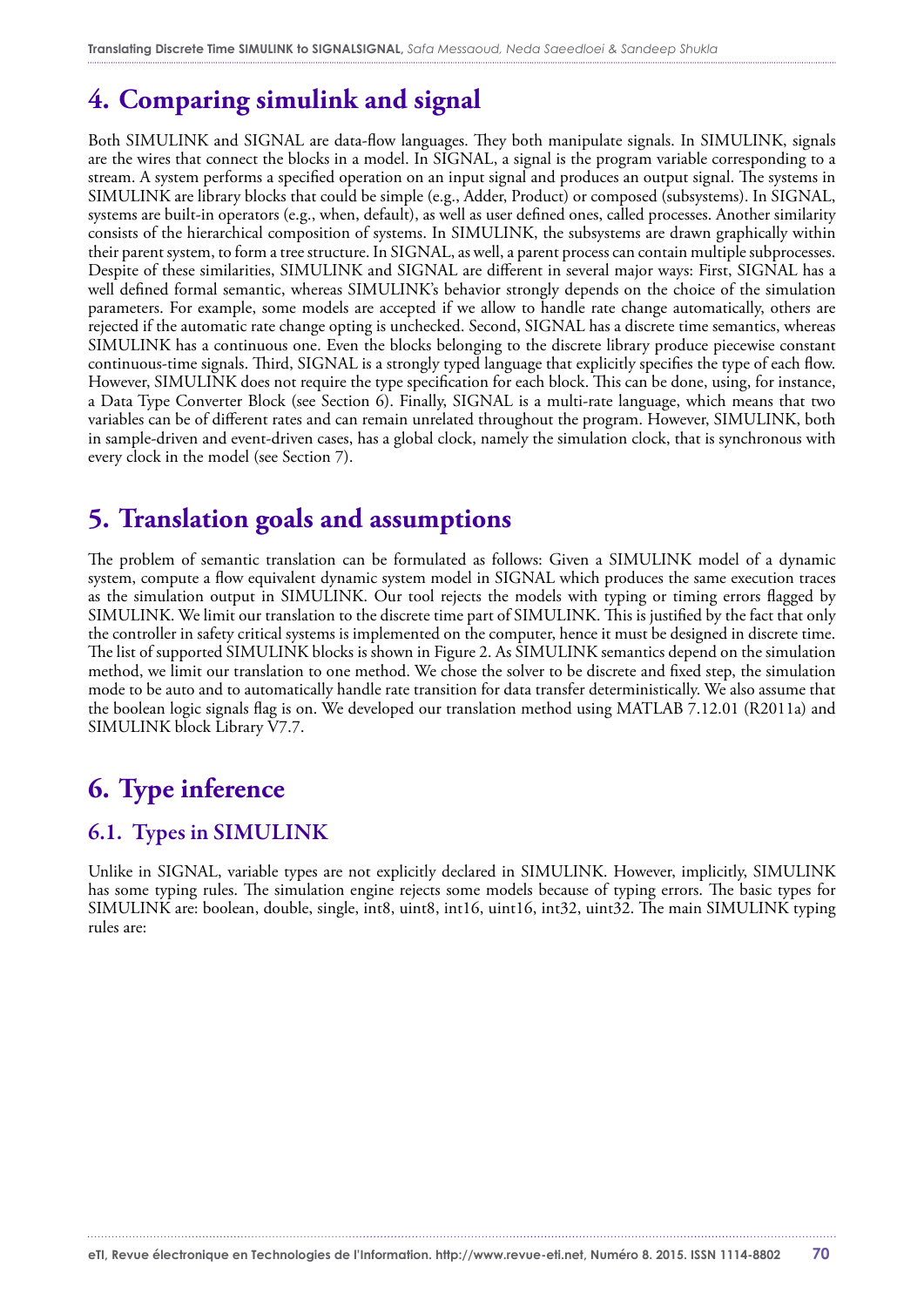

*Figure 2. Supported SIMULINK Blocks.*

- **•** By default, all signals are of type double, except when a block requires a defined type. For example, the inputs of Logical Operator blocks must be of type boolean.
- **•** The user can explicitly set the type of a signal to another type (e.g., by a Data Type Converter Block)
- **•** An error type occurs when incompatible types are fed in one block, for example, when a boolean and an integer are fed to the same Adder block. The typing rules for each block are given in Table 1. We define  $T_{\text{Num}} =$  {double, single, int8, uint8, int16, uint16, int32, uint32}, and  $T_{\text{Bool}} =$ {boolean}. Let  $\{\alpha, \phi\} \in T_{\text{Num}}$ ,  $\theta \in T_{\text{Bool}}$  and  $\{\gamma, \beta\} \in \{T_{\text{Bool}}^{}, T_{\text{Num}}^{}\}$

| <b>SIMULINK Block</b>             | <b>Typing Rule</b>                                      |
|-----------------------------------|---------------------------------------------------------|
| Constant                          | $\alpha$                                                |
| Adder                             | $\alpha \bullet \ldots \bullet \alpha \to \alpha$       |
| Gain                              | $\alpha \rightarrow \alpha$                             |
| Relational Operator               | $\alpha \bullet \alpha \rightarrow \theta$              |
| Logical Operator                  | $\theta \bullet \ldots \bullet \theta \to \theta$       |
| <b>Discrete Transfer Function</b> | $\alpha \rightarrow \alpha$                             |
| Unit Delay, Inport, Outport       | $\gamma \rightarrow \gamma$                             |
| Data Type Converter               | $\gamma \rightarrow \beta$                              |
| Switch                            | $\alpha \bullet \phi \bullet \alpha \rightarrow \alpha$ |

*Table 1. Typing Rules for Some SIMULINK blocks.*

### 6.2. Types In Signal

SIGNAL is a strongly typed language: variables have a declared type and operations have precise type signatures. The basic types for SIGNAL are integer, real and boolean. Type casting can be performed as in C. For example, an integer x is converted to a real y as follows:  $y = integer(x)$ . The array type allows grouping synchronous elements of the same type. An array of size N with elements of type *element\_type* is defined as follows: [inp<sub>1</sub>, ..., inp<sub>N</sub>] *element\_type*.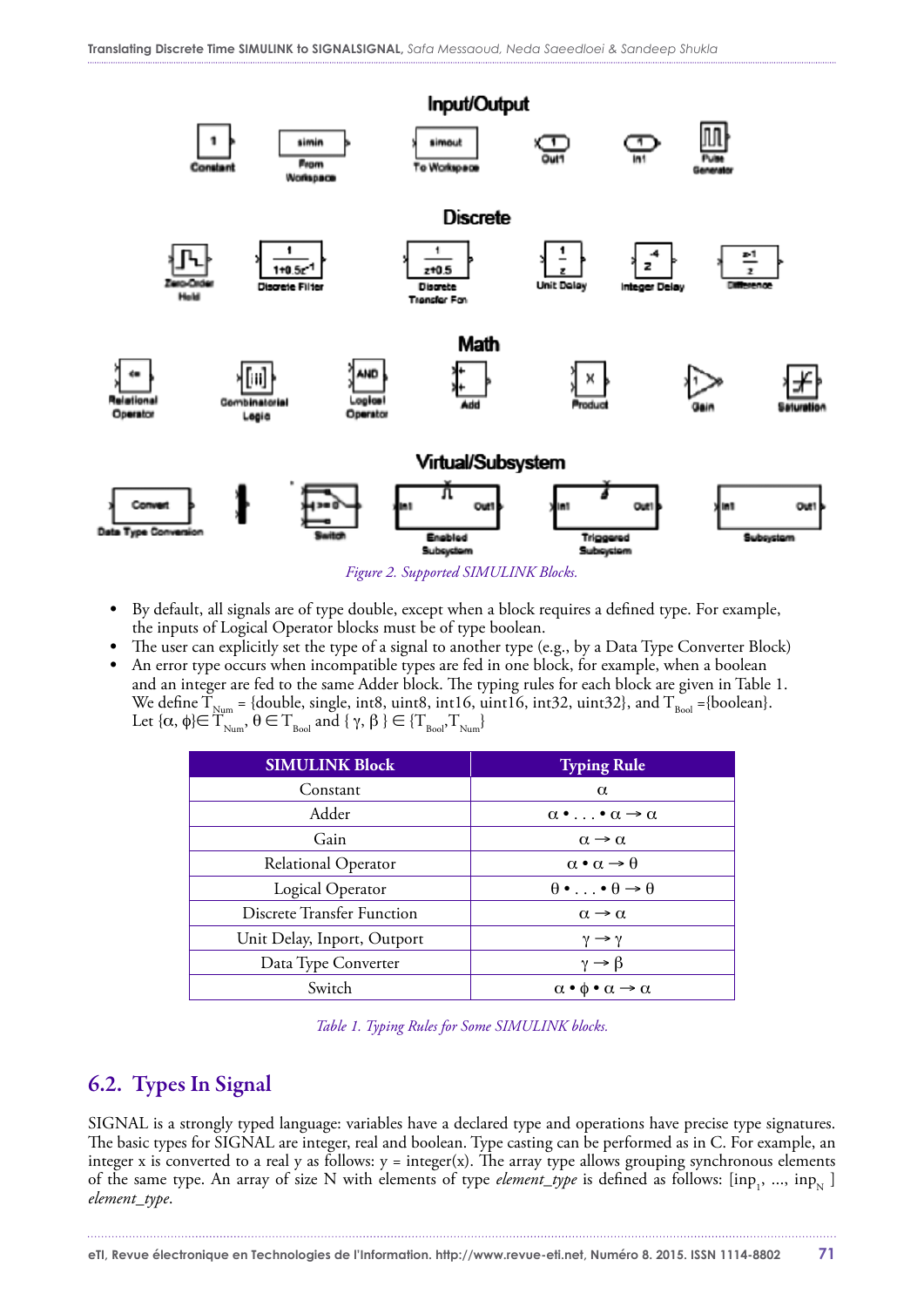### 6.3. Type inference

The goal of this step consists of inferring the type of each signal in SIMULINK, so that its corresponding type in SIGNAL can be used in the translation. For the type inference, we use a fix-point algorithm on the lattice shown in Figure 3. ⊥ means undefined type and error means typing error. We call  $x^T \in T_{s_{im}}$  the type variable corresponding to the variable x, with  $T_{\text{Sim}} = \{T_{\text{Num}}, T_{\text{Bool}}\}$ . We define a monotonic function sup:  $(T_{\text{Sim}})n \rightarrow T_{\text{Sim}}$  in the type lattice, where n is the number of blocks in the SIMULINK model. Sup( $x^T$ , $y^T$ )= $z^T$ , denotes that  $z^T$  is a least common upper bound of  $x^T$  and  $y^T$ . The fixed point is calculated on the set of equqtions shown in Table 2.



| <b>SIMULINK Equation</b>       | <b>Type Equation</b>                                                                                                 |
|--------------------------------|----------------------------------------------------------------------------------------------------------------------|
| $y = Adder(x_1, \ldots, x_k)$  | $y^T = x^T$ , $= \cdots = x^T$ = Sup (double, $y^T$ , $x^T$ , $\ldots$ , $x^T$ )                                     |
| $y = Constant_{\alpha}$        | $y^T =$ if $y^T \le \alpha$ then $\alpha$ else error                                                                 |
| $y = DataTypeConv_{\alpha}(x)$ | $y^T =$ if $y^T \le \alpha$ then $\alpha$ else error                                                                 |
| $y = UnitDelay(x)$             | $\mathbf{x}^{\mathrm{T}} = \mathbf{y}^{\mathrm{T}}$                                                                  |
| $y = \text{RelOp}(x_1, x_2)$   | $x^T$ <sub>1</sub> = $x^T$ <sub>2</sub> =Sup (double, $x^T$ <sub>1</sub> , $x^T$ <sub>2</sub> ), $y^T$ =bool         |
| $y = LogOp(x_1, \ldots, x_k)$  | $X^{T}$ <sub>1</sub> = $X^{T}$ <sub>2</sub> = $X^{T}$ <sub>1</sub> = $\ldots$ = $X^{T}$ <sub>k</sub> = $Y^{T}$ =bool |
| $y = Switch(x_1, x_2, x_3)$    | $x_{1}^{T} = x_{1}^{T} = y^{T} = Sup (x_{1}^{T}, x_{3}^{T}, y^{T})$                                                  |

*Table 2. Type Inference Equations [16].*

# **7. CLOCK INFERENCE**

#### 7.1. Time in SIMULINK

SIMULINK has two different timing mechanisms, namely samples and triggers.

#### *7.1.1. Sample Time*

The discrete time SIMULINK signals are piecewise-constant continuous-time signals. Blocks in SIMULINK can be assigned sample times, as configuration parameters. A sample time equal to 2, means that the block should be evaluated every two ticks of the global simulation clock. The sample time corresponds then to the period  $\pi$  of the block output signals. Some blocks (e.g, Pulse Generator) can also be characterized by initial phase θ, which is propagated to the neighboring blocks. Hence, in general, every block is characterized by a period π and a phase θ. It is evaluated every  $k \pi + \theta$  (k=0, ..., n). By default, blocks have their sample time set to -1, which corresponds to an inherited (from the inputs or the parent subsystem) value. We assume that the configuration option, *Automatically handle rate transition* for deterministic data transfer, is chosen. SIMULINK has some timing rules, if violated, the model is rejected: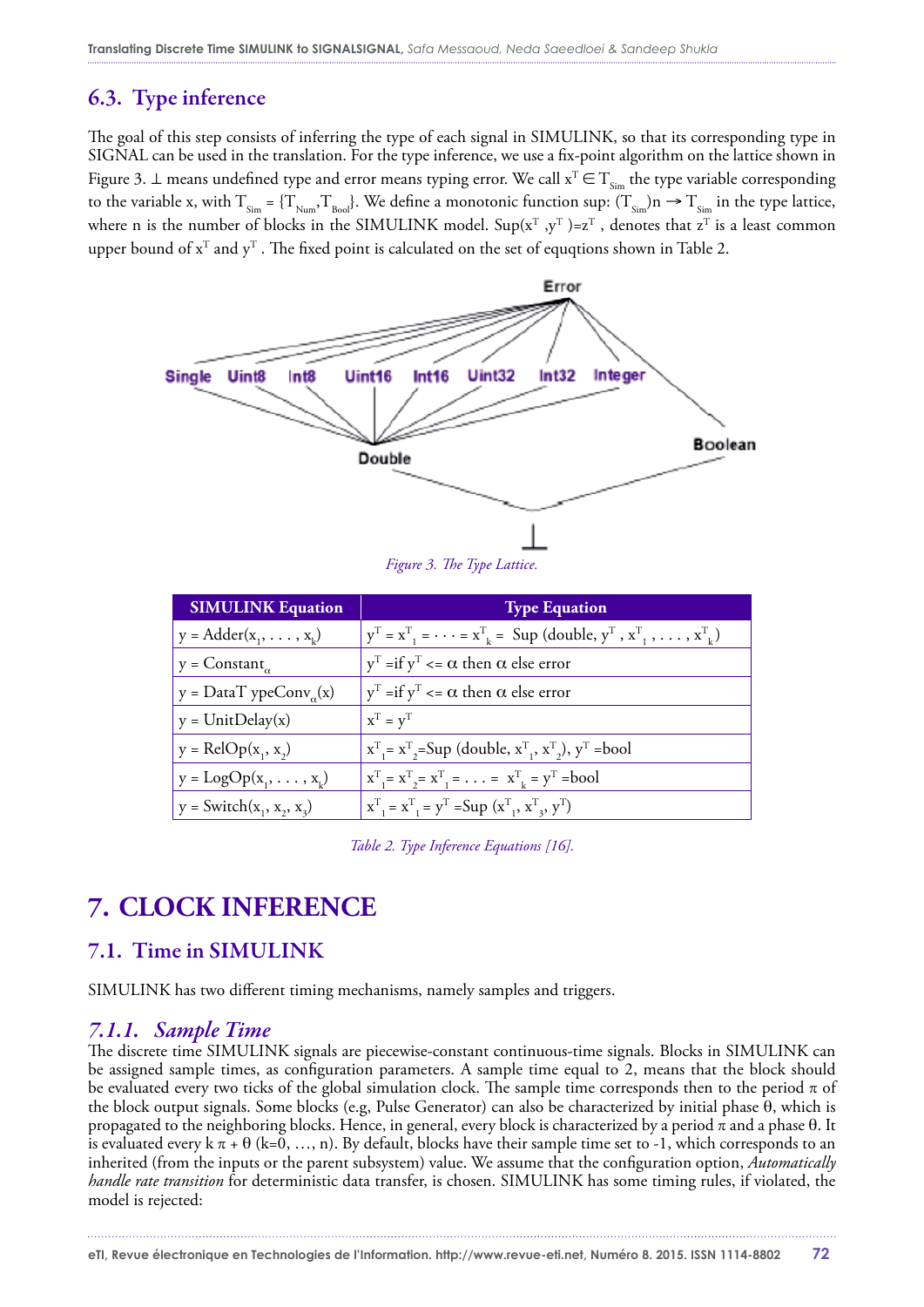- **•** The inputs of a simple block B must have sample times that are multiplier or divisor of the block sample time:  $(\pi_{\text{Inpl...n}} = k \pi_B) \text{ OR } \pi_{\text{Inpl...n}} = 1/k * \pi_B$ , with  $k = 0, ..., n$
- Enabled and Triggered Subsystems' inputs should have the same sample times:  $\pi_{\text{Inpl}} = ... = \pi_{\text{Inpn}}$ .

#### *7.1.2. Triggered Subsystem*

The second timing mechanism of SIMULINK is the *triggers*. Only subsystems can be triggered by a signal Trig. The triggered subsystem is evaluated if *Trig* has a *rising* or *falling* transition. The sample time of the blocks inside a triggered subsystem are all equal to the period  $T$  of the trigger signal. The example below shows the execution of a triggered subsystem (rising trigger). We assume that the triggered subsystem has no sub-blocks inside.

| Trigger: |  |  | 0 1 1 1 0 1 0 1 1 |  |  |
|----------|--|--|-------------------|--|--|
| lnput:   |  |  | 0 1 2 3 4 5 6 7 8 |  |  |
| Output:  |  |  |                   |  |  |

#### *7.1.3. Enabled Subsystem*

The timing mechanism of the enabled subsystem is ambiguous [16]. It cannot be understood from a set of experiments. For the sake of the translation, we assume that the enabled subsystems have the same timing mechanisms as the triggered ones. The only difference lies in evaluating the block, if the *Enable* signal is equal to 1. The example below shows the execution flow of an enabled subsystem. We assume that the subsystem contains no sub-blocks.

| Enable: |  | 0 1 1 1 0 1 0 1 1 |  |  |  |
|---------|--|-------------------|--|--|--|
| Input:  |  | 0 1 2 3 4 5 6 7 8 |  |  |  |
| Output: |  | 1 2 3 5 7 8       |  |  |  |

#### 7.2. Time in Signal

SIGNAL has a partially ordered logical time. This means that the duration is abstracted to a point, namely the logical instant, and the time instants are partially ordered. Simi-lar to the synchronous languages, SIGNAL also assumes the synchrony hypothesis. However, SIGNAL does not have a global clock, as a reference for sampling all the signals at each tick. Each SIGNAL flow x is characterized by a boolean flow bx, called the clock of x. If x is present at instant i, bx(i) is equal to true, otherwise it is equal to false. The signal clocks can be independent until the end of the program. In case of synchronization requirements, extra timing constraints can be added. Epoch analysis is performed, in order to determine whether a sequential program can be synthesized from the SIGNAL specifications. In other words, it determines whether a *Master Trigger* can be found. If not, exogenous constrains are required from the user to form a *Master Trigger* [13]. We refer the reader to [4] for more detailed discussion on SIGNAL timing model.

#### 7.3. Clock Inference

The blocks inside a triggered or enabled subsystem must have a sampling period and phase equal to the ones of the enclosing Triggered/Enabled subsystem. Otherwise, we consider two cases. In a first case, the sample time of a given block bi is defined (Periodes[i] != -1). If it is a multiplier or divisor of the input signals'periods, it is kept. If, however, the sample time of the block is undefined (Periodes[i]  $=$   $-1$ ), it is inferred as the greatest common divisor of the input signals' periods [16] (See Formulas 5, 6 and 7).

$$
(\pi_{\mathbf{B}} \cdot \theta_{\mathbf{B}}) = GCD_{rule} ((\pi_{\mathbf{I}}, \theta_{\mathbf{I}})_{i=1...n})
$$
\n
$$
\pi_{\mathbf{B}} = \begin{cases}\n\gcd(\pi_1, \dots, \pi_n) & \text{if } \theta_1 = \dots = \theta_n \\
\gcd(\pi_1, \dots, \pi_n, \theta_1, \dots, \theta_n) & \text{otherwise}\n\end{cases}
$$
\n(5)

$$
\theta_{\rm B} = \begin{cases}\n\theta_1 \mod \pi & \text{if } \theta_1 = \dots = \theta_{\rm n} \\
0 & \text{otherwise}\n\end{cases}
$$
\n(7)

For Example: GCDrule  $((12,4), (12,0)) = (4,0),$  GCDrule  $((12,4), (4,4)) = (4,4),$ GCDrule  $((12,4), (12,3)) = (1,0),$  GCDrule  $((4,0), (3,0)) = (1,0).$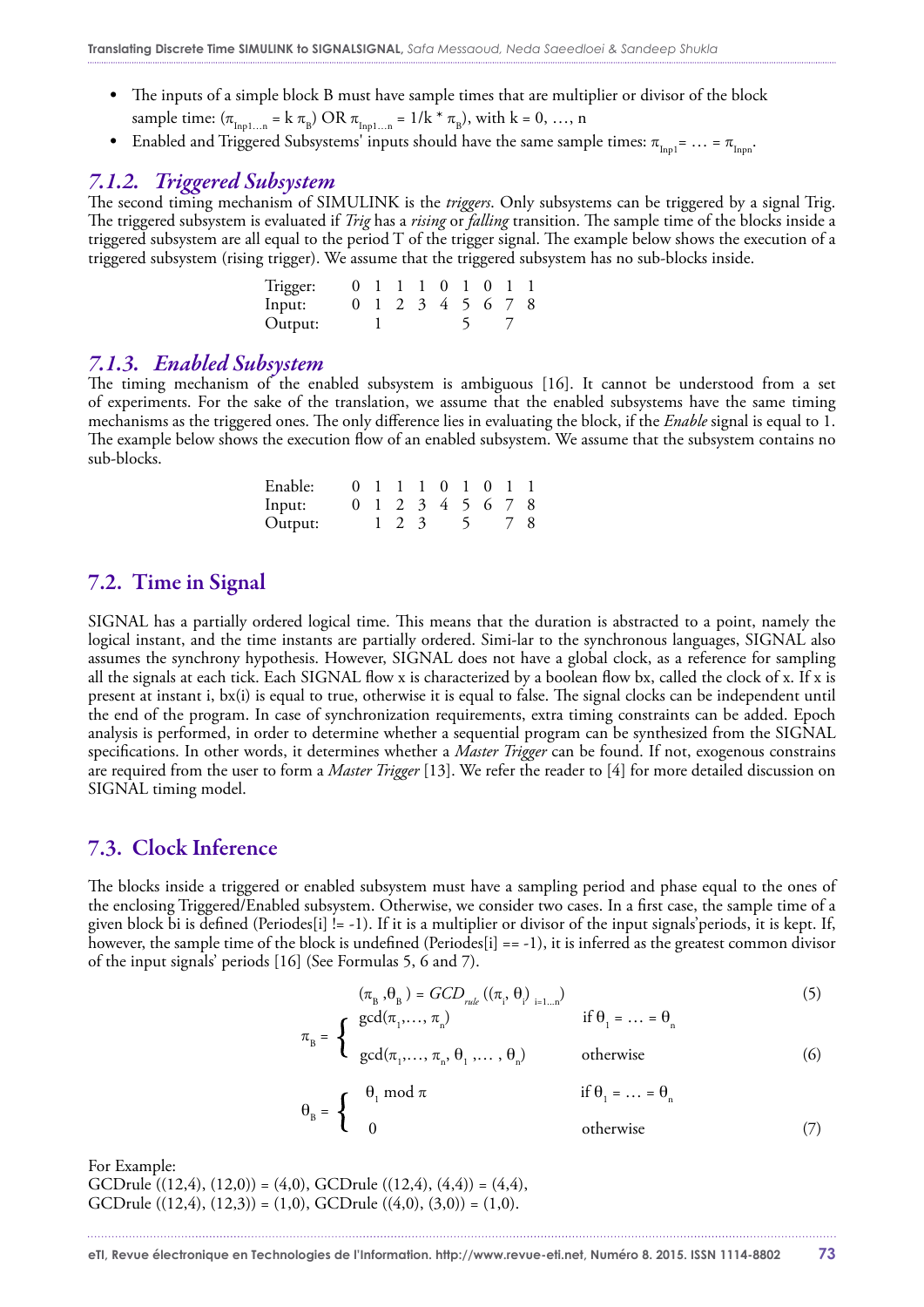# **8. Translation**

### 8.1. Type Translation

Once the type Inference step is completed, the obtained SIMULINK types are mapped to their corresponding SIGNAL ones, as it is shown in Table 3.

| <b>SIMULINK Type</b>                                             | <b>SIGNAL Type</b> |
|------------------------------------------------------------------|--------------------|
| bool                                                             | <b>Boolean</b>     |
| $int8$ , uint $8$ , int $16$ , uint $16$ , int $32$ or uint $32$ | Integer            |
| $\perp$ , double, single                                         | Real               |

*Table 3.Type Translation.*

### 8.2. Clock Translation

Once all the sample times are inferred, we use these information to reproduce the same traces of the SIMULINKmodel simulation. The blocks inside a triggered or enabled subsystems are assigned the periods and phases of the trigger/ enable signal. For the rest of the blocks, according to the ratio between the periods of the every two directly connected blocks A and B, we distinguish three cases:

Case 1 :  $\alpha$  = Periode<sub>A</sub> / Periode<sub>R</sub> = 1

The output signal clock of A is equal to the output signal clock of B:

output<sub>A</sub>  $^{\wedge}$  = input<sub>R</sub>  $^{\wedge}$  = output<sub>R</sub>

Case 2 :  $\alpha$  = Periode<sub>A</sub> / Periode<sub>R</sub> > 1

*Undersampling* should be performed in B. The clock relation between the input and output signals of B is: ˆ outputB =  $\alpha$   $\hat{\ }$  inputB +  $\beta$ . β here is the phase difference between output<sub>a</sub> and input<sub>a</sub>: β = Phase<sub>a</sub> - Phase<sub>A</sub>. In order to implement the discussed affine clock relation, we consider a counter variable cnt, that has the same clock as the input signal outputA. Hence, staring from the initial phase, cnt is incremented every time a new input is read. When cnt reaches a multiplier of  $\alpha$ , the function f performed by the block is evaluated and the output is produced. The following SIGNAL code illustrates the above explained algorithm for a Unit Delay block:

 $|$  cnt := (cnt +1)  $\oint$  init (PHASE<sub>p</sub> - PHASE<sub>s</sub>);  $|$  cnt2 := cnt modulo (PERIODE<sub>A</sub> / PERIODE<sub>R</sub>);  $\int$  *cnt*  $\hat{i}$  = *input*<sub>p</sub>;  $\vert$  tmp := input<sub>n</sub> \$ init 1; | output<sub>n</sub> := tmp when (cnt2=0);

The flow of the output signal outputB for the Unit Delay block, with  $\alpha$ =2 and β=0 and initial value  $v_o$ , is:

| $Output_A$      | $V_{1}$  | $V_{2}$     | $V_3$            | $V_4$   | $V_{\zeta}$        | $V_{6}$     |
|-----------------|----------|-------------|------------------|---------|--------------------|-------------|
| $_{\rm Cnt}$    |          |             |                  | 3       | 4                  |             |
| $\mathrm{Cnt2}$ | $\theta$ |             | $\bf{0}$         |         | $\theta$           |             |
| tmp             |          | $V_0$ $V_1$ | $\mathbf{v}_{2}$ | $V_3$   | $V_{4}$            | $V_{\zeta}$ |
| $Output_{B}$    | $V_{0}$  | $\bullet$   | $V_{2}$          | $\cdot$ | ${\rm V}_{_{\!A}}$ | $\bullet$   |

Case 3 :  $1/\alpha$  = Periode<sub>A</sub> / Periode<sub>R</sub> < 1

*Oversampling* should be performed in B. Similar to the Undersampling case, the clock relation between the input and output signals of B is:  $\hat{ }$  output<sub>R</sub> =  $\alpha$   $\hat{ }$  input<sub>R</sub> +  $\beta$ .  $\beta$  here is the phase difference between output<sub>R</sub> and input $_{\rm B}$ :

 $\beta$  = Phase<sub>R</sub> - Phase<sub>A</sub>. In order to implement the discussed affine clock relation, we consider a counter variable cnt, that has the same clock as the output signal outputB . Hence, staring from the initial phase, cnt is incremented. When cnt reaches a multiplier of  $\alpha$ , a new input is read, the function f performed by the block is evaluated and a new output is produced. Otherwise, the old output is emitted. The following SIGNAL code illustrates the oversampling algorithm in case of a Unit Delay block: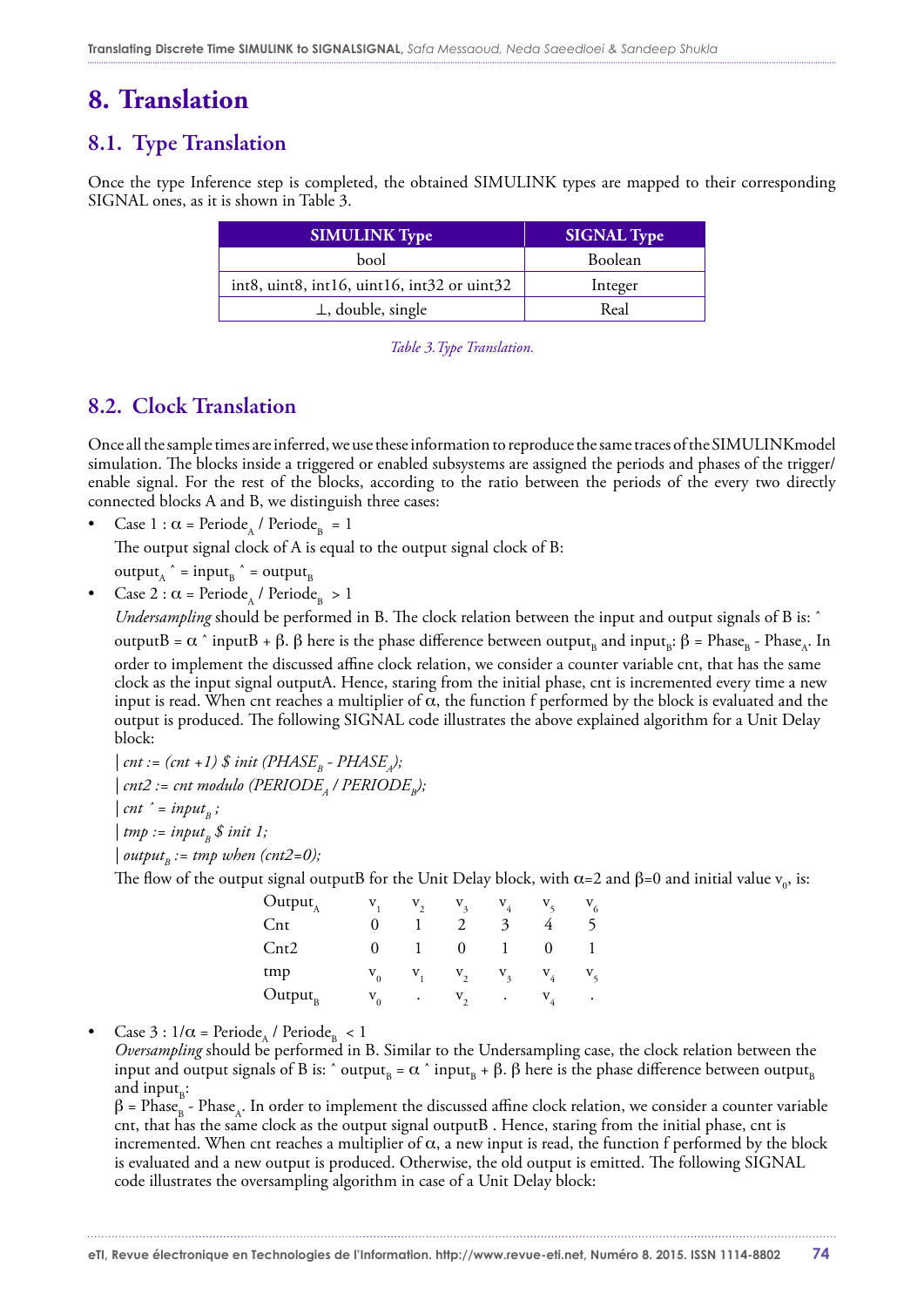$|$  cnt := (cnt+1)  $\$  init (PHASE<sub>R</sub> - PHASE<sub>A</sub>);  $|$  cnt2 := cnt modulo (PERIODE<sub>n</sub>/PERIODE<sub>n</sub>);  $|$  *cnt*  $^{\wedge}$  = *output*<sub>B</sub>;  $\int$ *input<sub>p</sub>*  $\wedge$  = *when (cnt2=0)*; *| tmp := input \$ 1 init 1;*  $\int$ *output<sub>p</sub>* := *tmp cell*  $\wedge$  *outputB*;

The flow of the output signal Output<sub>n</sub> for the Unit Delay block, with  $\alpha =2$  and  $\beta =0$  is shown below:

| $Output_A$      |       |              |          |              |                             |                 | $V_1$ . $V_2$ . $V_3$ . $V_4$ .       |                | $V_{\zeta}$    |
|-----------------|-------|--------------|----------|--------------|-----------------------------|-----------------|---------------------------------------|----------------|----------------|
| $_{\text{Cnt}}$ | 0     | $\mathbf{1}$ |          |              | $2 \quad 3 \quad 4 \quad 5$ |                 | 6                                     | $\overline{7}$ | 8              |
| $\mathrm{Cnt2}$ | 0     | $\mathbf{1}$ | $\bf{0}$ | $\mathbf{1}$ | $\bf{0}$                    | $\sim$ 1 $\sim$ | $\theta$                              |                | $\overline{0}$ |
| tmp             |       |              |          |              |                             |                 | $V_0$ . $V_1$ . $V_2$ . $V_3$ . $V_4$ |                |                |
| $Output_{R}$    | $V_0$ | $V_0$        |          |              | $V_1$ $V_1$ $V_2$           | $V_{2}$         | $V_{3}$                               | $V_{3}$        | $V_4$          |

### 8.3 Basic SIMULINK Blocks translation

In this section, we illustrate how the main basic blocks are translated. The remaining blocks are translated similarly.

- Sum Block: performs addition or substraction on its inputs. The operation of the block is specified by the list of signs parameters  $((+)$  and  $(-))$ , indicating the operations to be performed on the inputs:  $\int out := inp_1 + inp_2 -inp_3$
- Gain Block: performs a multiplication of the input with a constant: *| out := inp \* GAIN*
- Logical Operator Block: performs a boolean operation Op  $\in$  {AND,OR,NOT} on its inputs:  $\int out := np_1 \, Op \, Inp_2$
- Unit Delay and Integer Delay Block: The output of the Unit Delay and Integer Delay blocks is a delayed version of the input by NB DELAY instants. NB DELAY is equal to 1, in case of a Unit Delay Block. INIT VALUE is the initial value of the output:

*| out := inp\$ NB DELAY init INIT VALUE*

- Data Type Conversion Block: is translated into a Type Casting operation. The following code translates a real input into an integer output: *| out := (integer) inp*
- Zero-Order Hold Block: If the sample time of the Zero-Order Hold Block is set to -1, it is equivalent to the identity function:
- *| out := inp.* Otherwise, the clock translation, as explained in Section 8.2 is performed.
- Constant Block: The Constant Block value is added in SIGNAL to the list of the parent process parameters.
- Saturation Block: truncates its inputs according to an upper limit (LIM<sub>IP</sub>) and a lower limit (LIM<sub>IOW</sub>) bounds given by the user:  $| out := (LIM_{ID} when (inp > LIM_{ID}))$  default  $(LIM_{ION} (inp < LIM_{ION}))$  default input
- Switch Block: The Switch Block has three inputs. It compares its middle input inp<sub>2</sub> to a threshold value. If it is greater than the THRES, the first input is passed to the output, otherwise the third input is emitted as an output:

| out := (inp1 when (inp<sub>2</sub> > THRES)) default (inp<sub>3</sub> when (inp<sub>2</sub> < THRES))

Pulse Generator: The Pulse Generator with a period= 4, a phase= 2, an amplitude= AMP and a pulse width=2 is translated into the following SIGNAL code:

```
 process PulseGenerator = { real AMP} 
     (? ! real out;) 
      (| dpg1:= dpg2 $1 init AMP
      | dpg2 := dpg3 $1 init AMP
               | dpg3 := dpg4 $1 init real(0)
      | dpg4 := dpg5 $1 init real(0)
      | pha1 := dpg1 $1 init real(0)
      | pha2 := pha1 $1 init real(0)
      | out := pha2 |)
where
      real dpg1, dpg2, dpg3, dpg4, pha1, pha2;
end;
```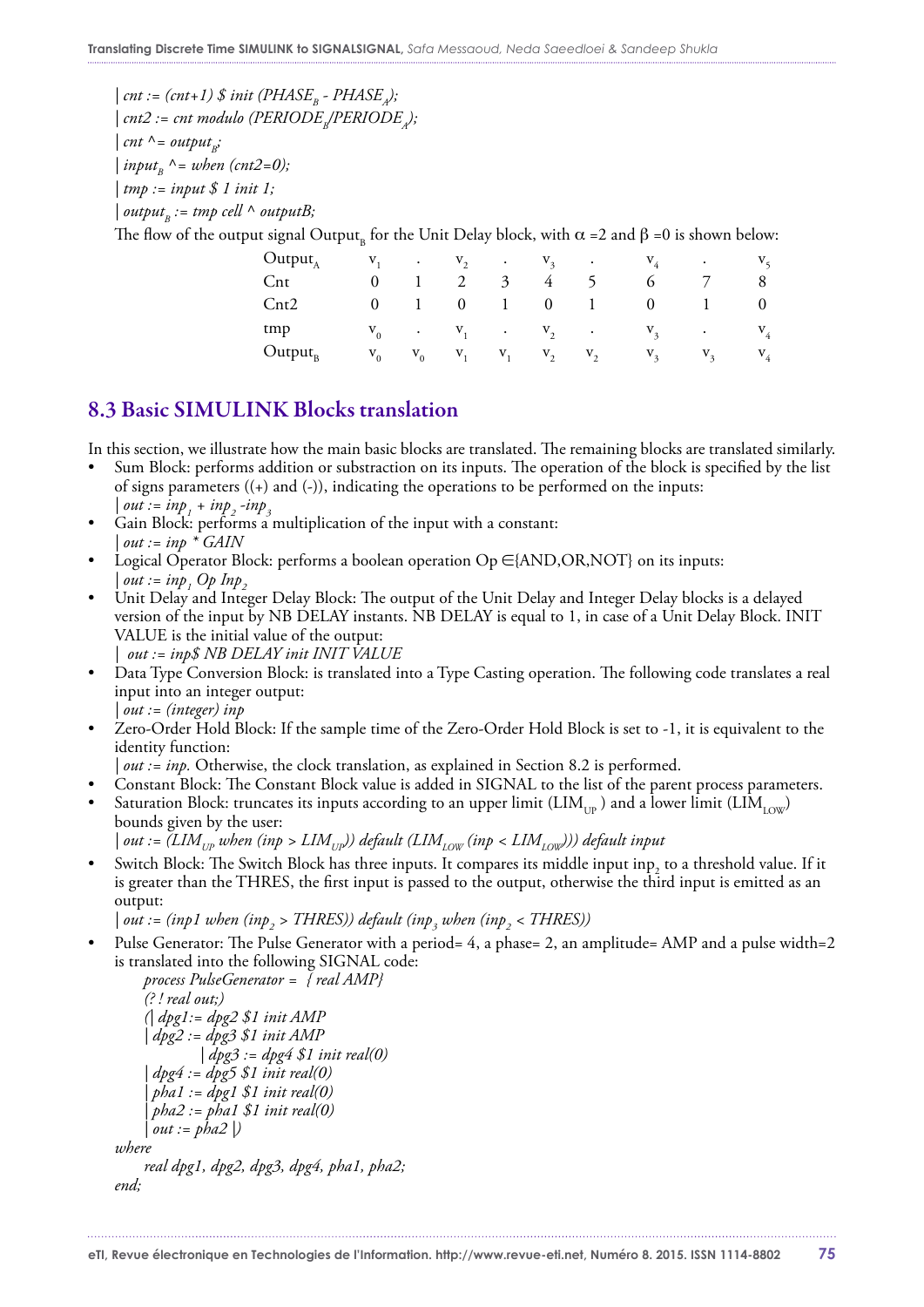• Discrete Filter and Discrete Transfer Function: The Discrete Filter/Discrete Transfer Function's parameters are the nominator coefficients number values COEFFN , the denominator coefficients values COEFFD and the initial state value INIT VAL. The transfer function  $1/(1+0.5z^{-1})$  is translated into the following SIGNAL code:

 $|$  *output := (input \* COEFF<sub>N</sub>[0] + tmp0)/COEFF<sub>n</sub>[0]*  $\vert$  tmp0 :=(- COEFF<sub>D</sub>[1] \* output)\$1 init INIT\_VAL

- Mux: The Mux block combines its inputs into a single vector output. It is generally used to merge the output of different blocks. The SIGNAL code for a Multiplexer with three inputs inp1, inp2 and inp3 is: *|out := [inp1, inp2, inp3]*
- Combinatorial Logic: implements a truth table. It reads a boolean number, and outputs the row in the boolean table corresponding to the read input. Process CombinatorialLogic =

```
 { integer N, M, K; [N] boolean TruthTab; } 
 (? [M] boolean inp; ! [K] boolean out );
 (| array i to (M-1) of
         (| Row:= Row[?]+ ((1 when inp[i])
           default (0 when not inp[i])) |)
         with
        (| Row:=0|) end
 | index0:= Row*K-K..Row*K
 output := TruthTab[index0]
```
- FromWorkspace/ToWorkspace: are translated respectively into an input and an output of the SIGNAL process.
- Trigger: takes a real/integer flow and transforms it into a boolean flow. We distinguish between *Rising Trigger, Falling Trigger* or *Either*. The *Rising Trigger* gets the value true when an input transition from a negative number to a positive one happens. The *Falling Trigger* is true when an input transition from a positive to a negative value occurs. The *Either trigger* is true, if either a rising or a falling transition happens. The following example, illustrates the trigger mechanism:

| Input                            |           |  | $-1$ 0 1 2 $-2$ 3 1 4 $-1$ |  |  |
|----------------------------------|-----------|--|----------------------------|--|--|
| Rising Trigger f t f f f t f f f |           |  |                            |  |  |
| Falling Trigger                  | fffftffft |  |                            |  |  |
| Either Trigger f t f f t t f f t |           |  |                            |  |  |

The following SIGNAL code generates a Rising Trigger flow. The not\_before variable ensures that the trigger is only produced, if no one happened in the previous time step. The Falling Trigger is defined similarly:

*| RiseTriggerold := Trig \$ init false*

*| Trig := neg\_to\_nonneg OR (nonpos\_to\_pos and not\_before)*

 $|neg_to\_nonneg:=((inp_{old} < 0) AND (inp >= 0))$ 

 $|$  nonpos to pos :=  $((inp_{old} < = 0)$  AND  $(np > 0)$ )

 $| not_b$  *before := NOT (Rise Trigger*)

• Enable: Similar to the Trigger, the Enable block transforms a real/integer input flow to a boolean flow en. en has the value true, when the input inp is positive:

*| en:=(true when (inp > 0)) default ( false when (inp <= 0))).*

### 8.4. Subsystems translation

As the model increases in size, its complexity can be reduced by grouping the functionality related blocks together into subsystems. A subsystem can be executed conditionally or unconditionally. A conditionally executed subsystem may or may not execute depending on a control signal. We distinguish between triggered and enabled subsystems.

#### *8.4.1. Plain Subsystems Translation*

A SIMULINK diagram can be constructed in SIGNAL by recursively translating subsystems into processes and the enclosed atomic blocks into subprocesses. The first step in the top down translation is the blocks parameter list generation, then the outputs and inputs definition. After that, the subprocesses in the first hierarchy level are called.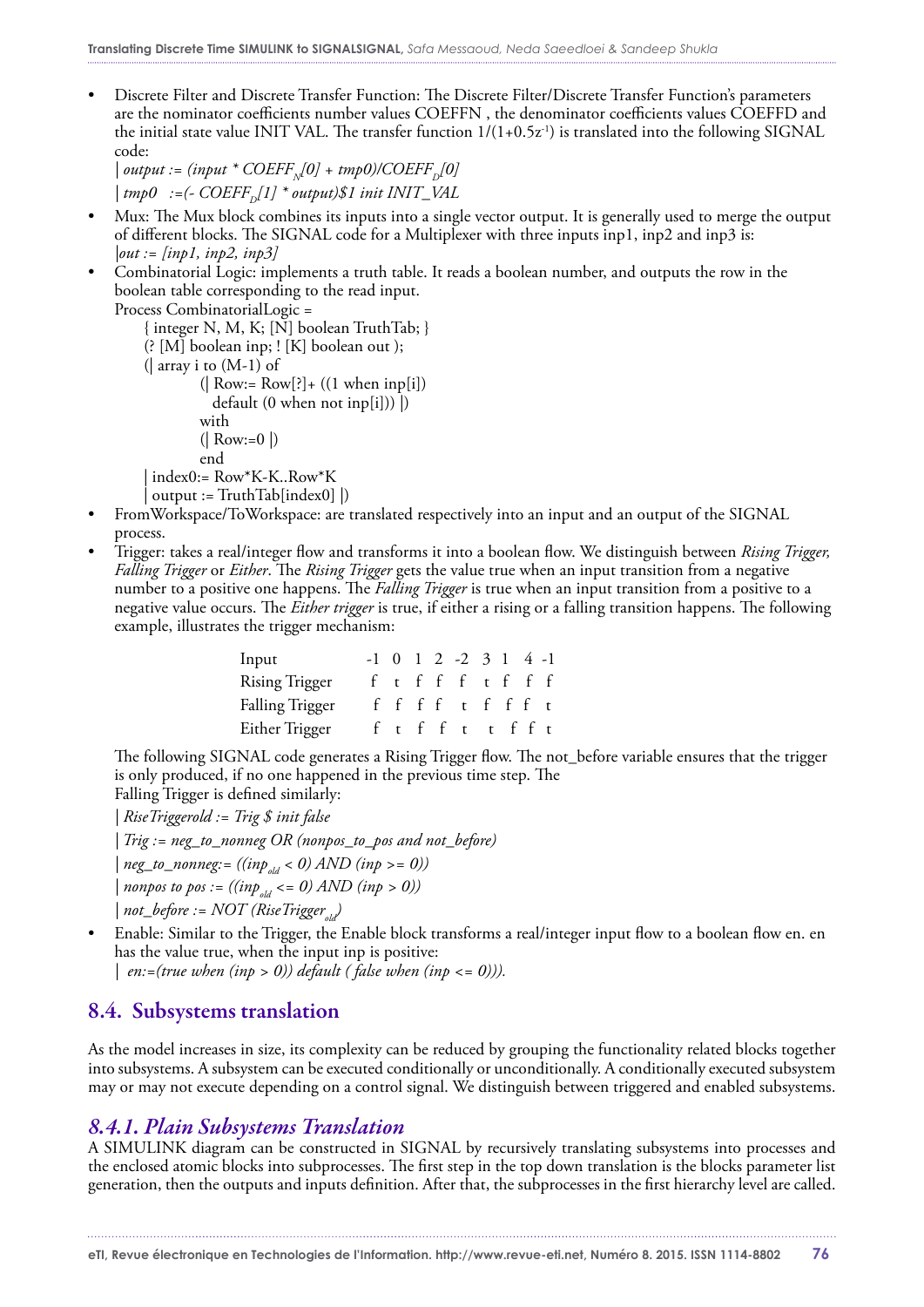Additional equations for the block connections are generated. In the Where part, the local variables are defined. The subprocesses body is also implemented. For every block, type and clock translation are performed as described is Section 8.1 and Section 8.2.

 *Process P= {integer N;}*

 *(? integer inp; boolean b; ! integer out;) (| tmp := Q{N}(inp) | out := tmp when b|) Where Integer tmp ; Process Q={ integer M; } (? integer s1; ! integer s2;)*  $( | s2:= s1 * M | )$ ;



*Figure 4. Plain Subsystem Translation.*

#### *8.4.2 Triggered Subsystems Translation*

The Triggered Subsystem is a subsystem with a control input, namely the *trigger* input. The subsystem is executed, each time a trigger event occurs. If no trigger happens, the output is either reset or it holds its old value. Figure 5 shows a Triggered Subsystem enclosing a Unit Delay block.



*Figure 5. Triggered Subsystems Translation.*

Below is the corresponding SIGNAL code. The parent process *Sim2Sig* calls the subprocesses *Trigger* and *SubSys*. Trigger generates the rising trigger *SubSys<sub>trig</sub>* from the in-put Y. *SubSys* is the Triggered Subsystem. It is only executed when *SubSys<sub>trig</sub>* is true, otherwise it emits its old output, each time a new input with no trigger event arrives.

```
 Process Sim2Sig = {integer NB_D, INIT_V; }
           (? integer X, Y; ! integer Z;) 
           \bigcap SubSys_{\text{trig}} := Trigger(Y)|Z := \overline{Suk} \overline{Sys} { N\overline{B\_D}, INIT\_V } (X when SubSyst<sub>rig</sub>)cell \hat{X} | )
 Where 
            boolean SubSystrig; 
           Process Trigger = (As defined in Section 8.3)
           Process SubSys= { integer NB_D, INIT_V; }
                      (? integer in; ! integer out;)
                     (| UnitDelay<sub>out</sub> := UnitDelay {NB_D, INIT_V} (UnitDelay<sub>in</sub>)
                     | UnitDelay<sub>in</sub> := in
                     | out := UnitDelay_{out} | Where
                      integer UnitDelayin, UnitDelayout;
                      Process UnitDelay= (As defined in Section 8.3)
           End ;
```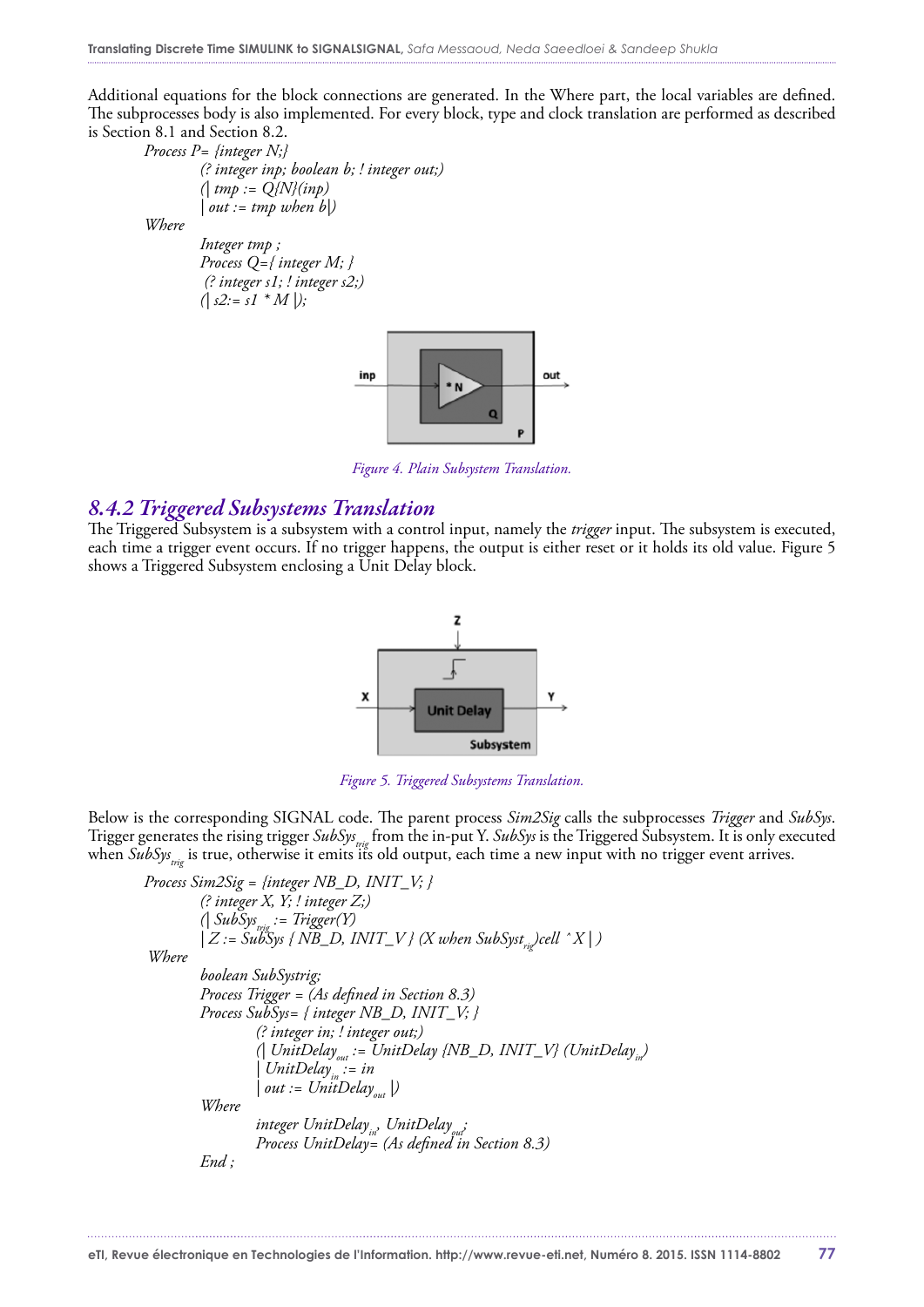#### *8.4.3. Enabled Subsystems Translation*

The same translation method discussed for the case of a triggered subsystem, applies for the enabled one. The only difference is replacing the Trigger block with an Enable one.

# **9. Implementation: the tool SIM2SIG**



*Figure 6. Translation Framework.*

Our prototype tool SIM2SIG is written in C++. It architecture is shown in Figure 6. It reads an XML file generated by SIMULINK, parses it and builds a data structure representing the original SIMULINK model. After that, type inference (Section 6), clock inference (Section 7) and the translation (Section 8) steps are performed. The tool outputs a SIG file containing the SIGNAL program and a PAR file with the parameters, as well as error messages.

### **10. Case study: discretized dc-motor closed loop controller**

In this section, we use our tool to translate into SIGNAL a SIMULINK model consisting of a system consisting of an input sampler and a discretized DC-motor in a loop with a PID controller. The electrical and mechanical dynamics of the three-level DC-motor are represented by the following equations:

$$
V_{in} - R \cdot i - K_e \cdot \theta[n+1] = L \cdot i [n+1]
$$
 (8)

$$
K_{t} \cdot i - b \cdot \theta [n+1] = J \cdot \theta [n+2]
$$
 (9)

R stands for the resistance, b for the damping factor L<sup>-1</sup> is the inductance, J<sup>-1</sup> is the inertia, i is the current and θ is the angular frequency. Equation 8 is implemented in the subsystem S1. Equation 9 is implemented in the subsystem S2.

The system inputs are sampled by the *Input sampling* block. The *Adder* Block in the PID subsystem down-samples the voltage with a factor of two. The *Rate Adjustment* block has a sampling rate equal to 1. Hence, the DC-Motor output is over-sampled with a factor of two. This case study shows then how the hierarchical translation is performed, as well as how different SIMULINK Timing mechanisms are translated into SIGNAL. The flow equivalence is validated by comparing the traces generated from the SIMULINK model and its corresponding SIGNAL translation.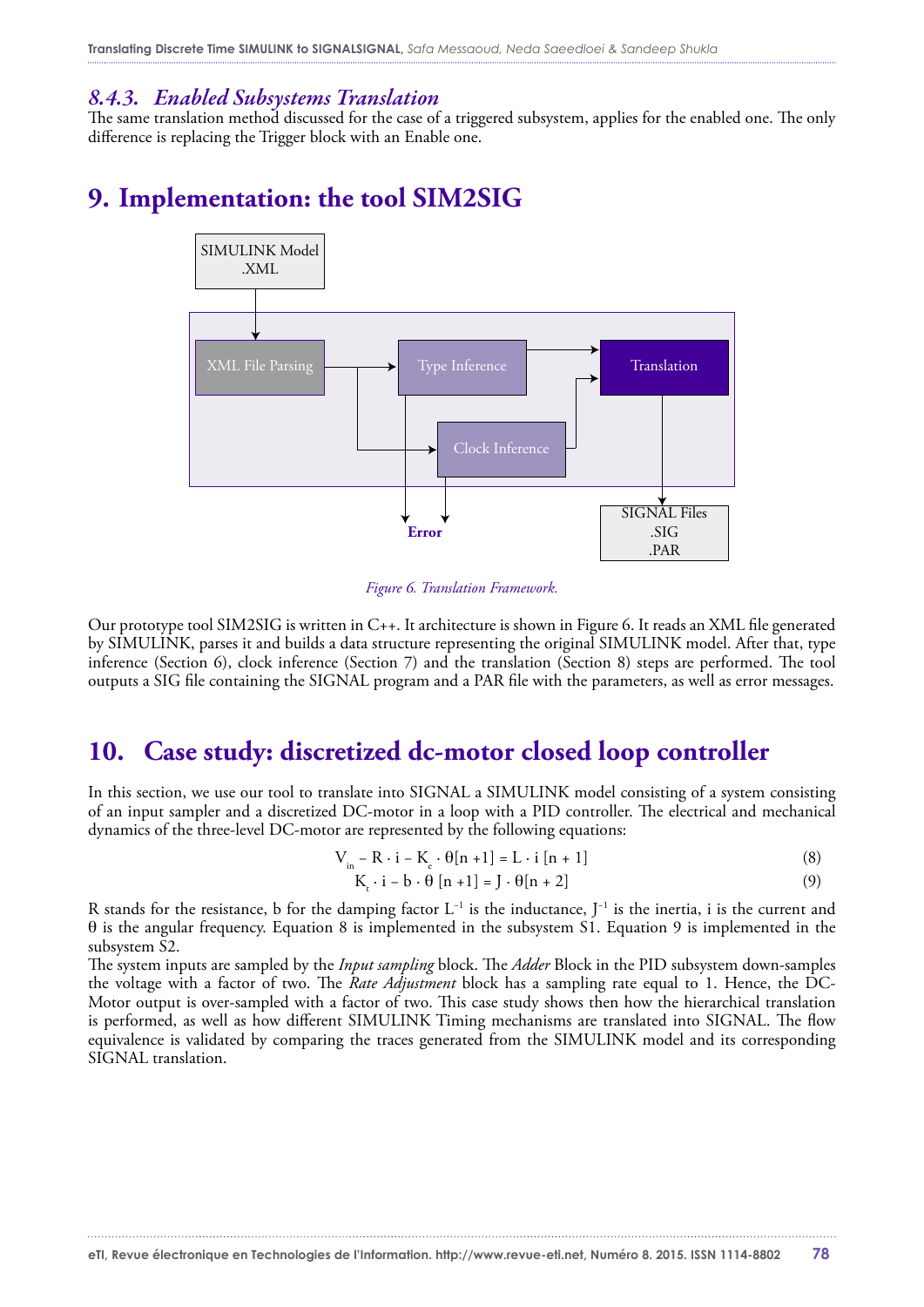

*Figure 7. Case Study. Discretized DC-Motor Closed Loop Controller.*

### **11. Conclusion**

In this paper, we developed a tool that translates a discrete time subset of SIMULINK into the polychronous for-mal language SIGNAL. The motivation behind this work, lies in the lack of formal sematics of the most popular embedded software design tool, SIMULINK. Hence, the correctness of the generated models can not be completely and efficiently verified. On the other hand, formal languages, are less popular as they are harder to learn. They have, however, clear and precise semantics, that allow the application of powerful design methodologies. The choice of SIGNAL as a target language for this work, is justified by its multirate nature that allows for signal streams to be computed asynchronously, which fits very easily to a multi-threaded environment. The novelty in this work consists of bridging the gap between the synchronous and polychronous models of computation, through constructing affine clock relations between every block's inputs and outputs. This allows the generation of flow equivalent SIGNAL programs from the SIMULINK models. The translation follows three major steps: type inference, clock inference and hierarchical topdown translation. The SIGNAL program is generated by recursively translating the SIMULINK blocks. Subsystems are translated into SIGNAL processes and their enclosing blocks are translated into subprocesses. Our tool is tested on a discretized DC-Motor controller. Apart from SIGNAL code generation, our tool can be used for checking typing and timing rules of the SIMULINK models. Models that are rejected in SIMULINK are also rejected by our tool. The main drawback of this tool is its dependency on SIMULINK semantics, which keeps changing from one version to another. Besides, this tool is still incomplete, as it does not translate all the SIMULINK blocks. In fact, the behavior of many blocks is ambiguous, despite of the multiple experiments performed to understand it (ex. Enabled SubSystem). In the future, this work can be extended in different ways. One research direction would be to translate STATEFLOW to SIGNAL, since, SIMULINK and STATEFLOW are complementary tools, that are used together in many applications. Another interesting direction, would be to compare the concurrency of the SIGNAL produced C code, with the one generated from LUSTRE and the one provided by the SIMULINK code generator. This would prove the advantage of choosing SIGNAL as a target language instead of other synchronous languages. Formally proving the flow equivalence between SIMULINK and SIGNAL is also within the scope of our future work. Finally, the scalability of the tool can be further tested by applying the translation tool to more complicated SIMULINK models from the industry. In this case, the fault coverage obtained from using SIGNAL verification tools over the SIMULINK ones can be compared.